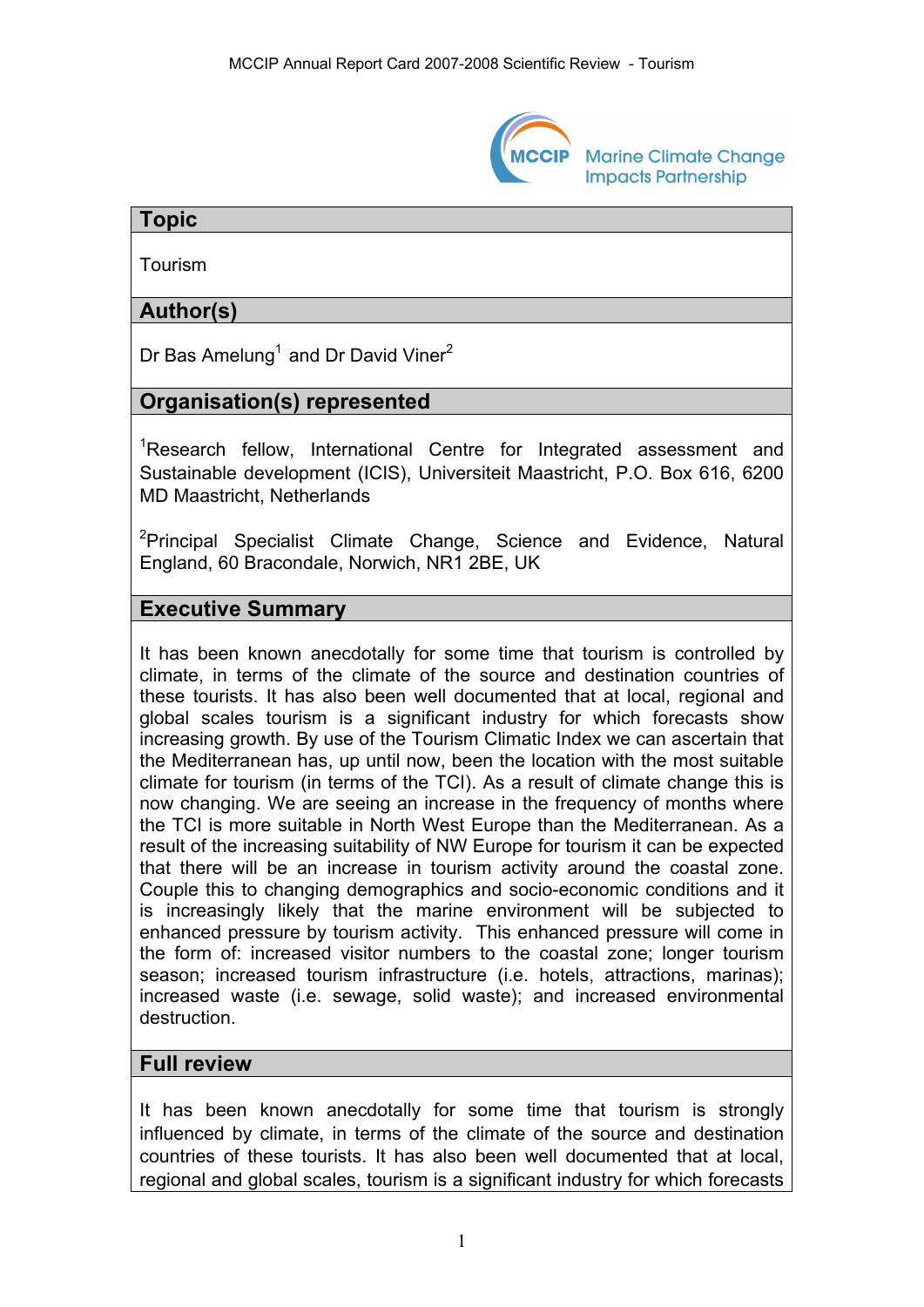show increasing growth. A large share of international tourism is determined by climate factors, such as temperature and sunshine, which often exhibit considerable seasonal variability. The 'triple-S' of sun, sea, and sand is widely viewed as an important success factor of destinations. Statistical analyses by e.g. Maddison (2001), Lise & Tol (2002), and Hamilton (2003), and simulation studies by e.g. Hamilton *et al.* (2005) and Bigano *et al.* (2006) show the relevance of climatic factors as determinants of tourist demand.

The climate and environment of a resort have been regarded (at least by the traditional tourism research community) as fixed. Increasingly, however, there is evidence to suggest that climate change will start to impact upon the suitability of tourist destinations, either through the direct impacts of climate change or by altering the perception of tourists. Amelung et al. (in press) report on the current state of knowledge as represented in the latest IPCC reports.

Agnew & Viner (2001) explored the impacts of climate change on a range of different destinations; this was the first definitive attempt to examine the multisectoral and global changes in tourism flows as a result of climate change. Mather & Viner (2005) examine the policy responses required to address the impacts of climate change on tourism, and tourism on the climate system, whereas Amelung *et al.* (2007) explore the impacts of climate change on tourism seasonality. The European heatwave of 2003 provided for the first time an indication of a climate event that can be attributable to climate change (Schar *et al.* 2004); there does need to be, however, a quantitative assessment to support anecdotal evidence that the tourism industry across Europe was impacted.

The predominant destination for UK tourists (and others from Northern Europe) is the Mediterranean. The majority of tourist resorts are located on the coastal fringes of this region, which are particularly vulnerable to climate change, through sea-level rise and changing temperatures. The systematic study of the effects of climate change on tourism patterns has started only recently, although a collection of more-or-less isolated studies existed beforehand. The effects of climate change on the Mediterranean area are among the most studied. Perry (2000) addressed the implications for the Mediterranean region; this concludes that increases in summer temperatures may produce an unsuitable climate, a situation aggravated by an increased risk of droughts.

By using Mieczkowski's (1985) Tourism Climatic Index (TCI), Amelung & Viner (2006) projected a decline in the suitability of the Mediterranean for tourism during the productive summer season, and a parallel increase in the suitability for tourism of the source countries in northern Europe. In most scenarios, changes were projected to be small or modest in the short and medium term, but potentially very significant in the long term (after 2040).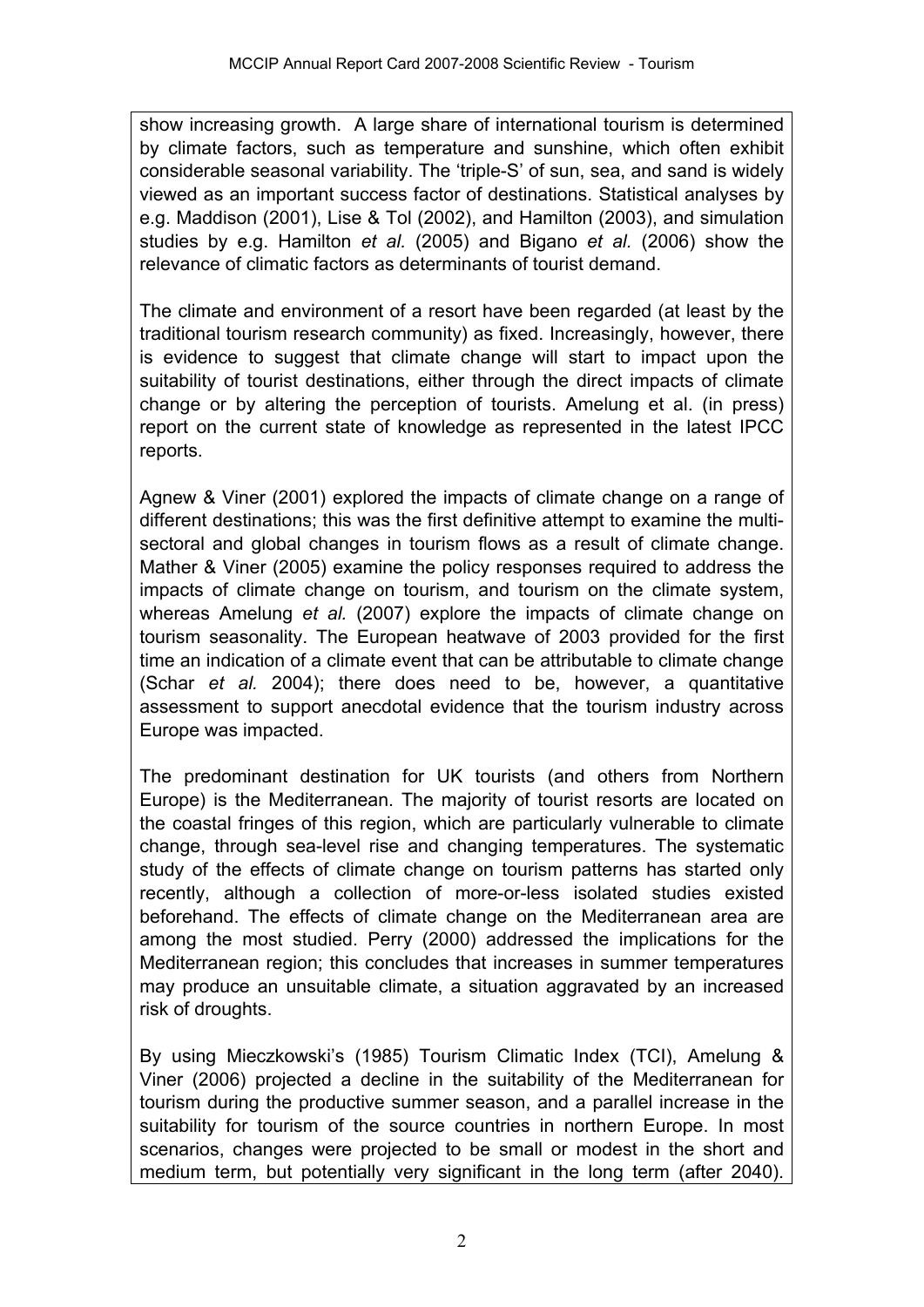Nicholls and Amelung (in press) reported on the changes in the average annual number of months with very good conditions (TCI>70) in northwestern Europe (see Annex). Currently, England experiences one to three months of very good conditions, with Ireland, Scotland and Wales experiencing no good months. Little change is projected for medium term, but by the middle of the century, the majority of central and southern England are expected to enjoy up to four or five very good months, an[d W](http://www.mccip.org.uk/arc/2007/glossary.htm)ales up to two months. In a scenario of rapid climate change (**[SRES](http://www.mccip.org.uk/arc/2007/glossary.htm#SRES)**<sup>2</sup> A1F), southern England may experience five or six very good months towards the end of the century, whereas Wales may enjoy three to four such months, and Scotland and Northern Ireland two to three. The use of the TCI may be subject to argument, but it does, however, provide a unique indicator for the assessment of climate change impacts on tourism at a regional scale.

It is likely that the simultaneous changes in demand and supply will open up new possibilities for tourism development in some areas and seasons and close down options in others. The adaptation strategies chosen by tourists will determine much of the net effects for individual destinations (Amelung *et al.* 2007). If tourists stick to the summer as the main holiday season, large geographical shifts are likely, with the Mediterranean countries among the 'losers' and the UK and other northern European countries among the 'winners'. Such a shift would have profound economic, social and ecological impacts. For example, an estimated 100 million tourists visit the Mediterranean region on an annual basis, spending close to 100 billion dollars (Viner & Nicholls, 2006), employing millions of people, and using a lot of water and energy. If many tourists respond by vacationing in another season, however, the impacts on individual destinations may be milder. Prognoses for the shoulder seasons of spring and autumn in the Mediterranean, for example, are much more favourable. The strategy chosen by tourists is influenced by many factors, such as the planning of school holidays, societal developments such as ageing and changing holiday cultures, and the marketing efforts of the tourism industry.

The broad impacts of the decline in suitability of the Mediterranean during the 21st Century and the increasing suitability of Northern European zones for tourism, were summarised in Pinnegar *et al.* (2006):

- Decline in the numbers of UK outbound tourists visiting the Mediterranean during the summer months;
- Increase in domestic tourism within the UK;
- Increase in overseas tourists visiting Britain during the summer months for coastal (sun, sea, sand) tourism;
- Increasing pressures on the coastal zones and waters of the UK.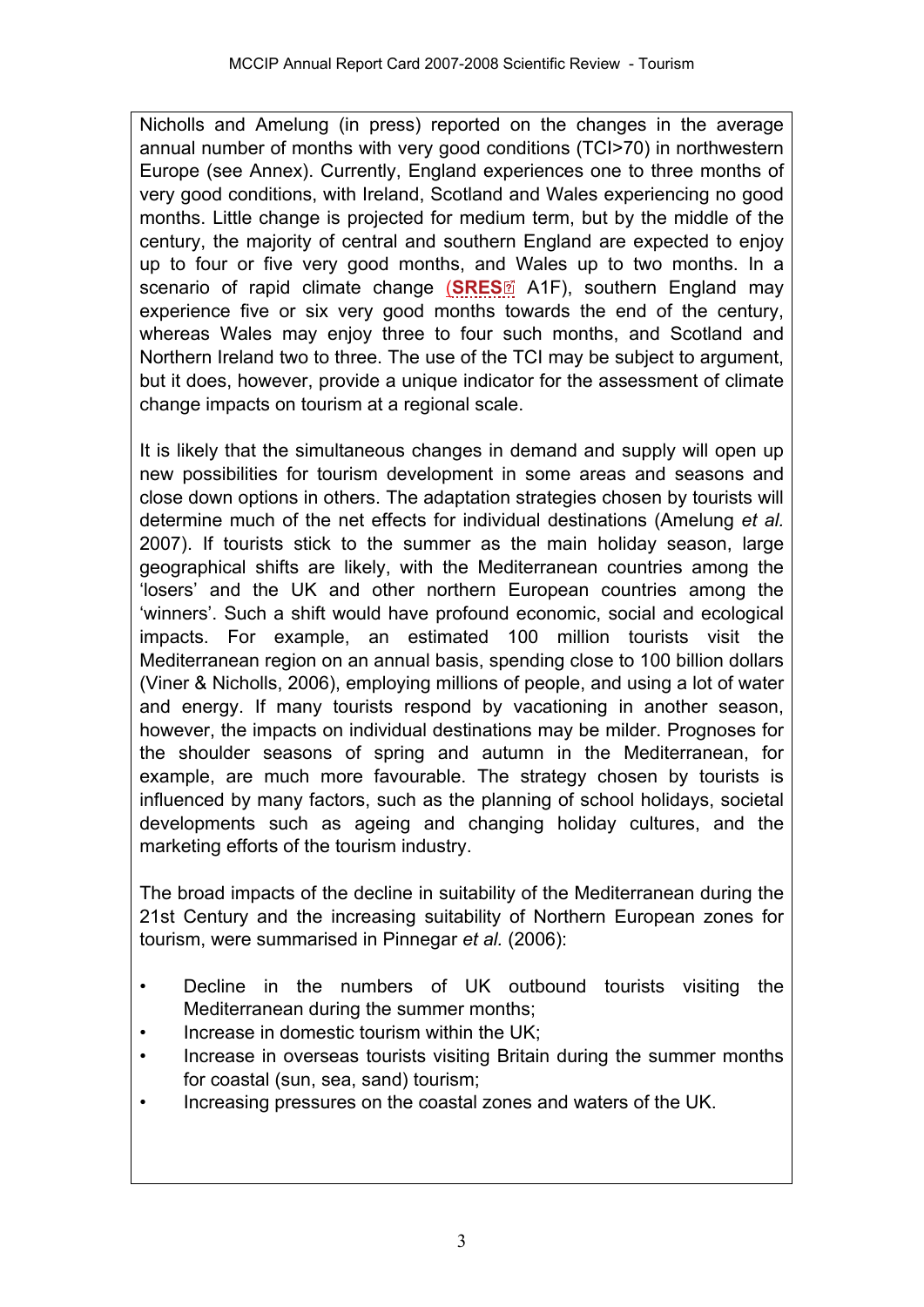Associated with the direct impacts of increased visitor numbers, there will also be a range of indirect impacts:

- Increased tourism infrastructure;
- Increase used of the coastal waters for recreation and tourism;
- Increased use of inland water resources and waste, which will add pressures on the marine environment.

Other key impacts associated with climate change might include:

- •**[Coastal squeeze](http://www.mccip.org.uk/arc/2007/glossary.htm#Coastal_squeeze)** of beaches behind hard defences as sea level rises causing erosion and removing the beaches that tourists want to visit;
- Loss of infrastructure for tourism due to sea level rise or a high replacement/maintenance cost if storminess increases;
- Changing rainfall patterns (not very predictable as yet) that could lead to water supply issues (if it becomes very dry in summer).

In order to adapt, some of the tourism industry may need to refocus in the future. Overall the potentially rapid expansion of tourism is likely to produce increasing pressures on the marine environment.

#### **Confidence assessments**

**'What is already happening' – High** 

#### **'What could happen in the future' - Low**

We have a high level of confidence (much evidence, high level of agreement) that the climatic conditions for tourism (e.g. expressed by the TCI) are changing and producing more favourable conditions for tourism in North West Europe and decreasingly favourable conditions in southern Europe during the summer months. The change in conditions (TCI) in both cases is predominantly driven by increasing temperatures.

There are low levels of confidence (little evidence, little agreement) in changes in tourism patterns that will result from an increasingly favourable climate for tourism.

#### **Knowledge gaps**

- Detailed knowledge about the climate preference of tourists and the climate conditions required for specific types of tourism activities;
- Adaptation strategies that tourists, tour operators, local hotel owners and other actors may adopt;
- Possible influences of climate policies (e.g. resulting in higher transport costs) for tourism patterns.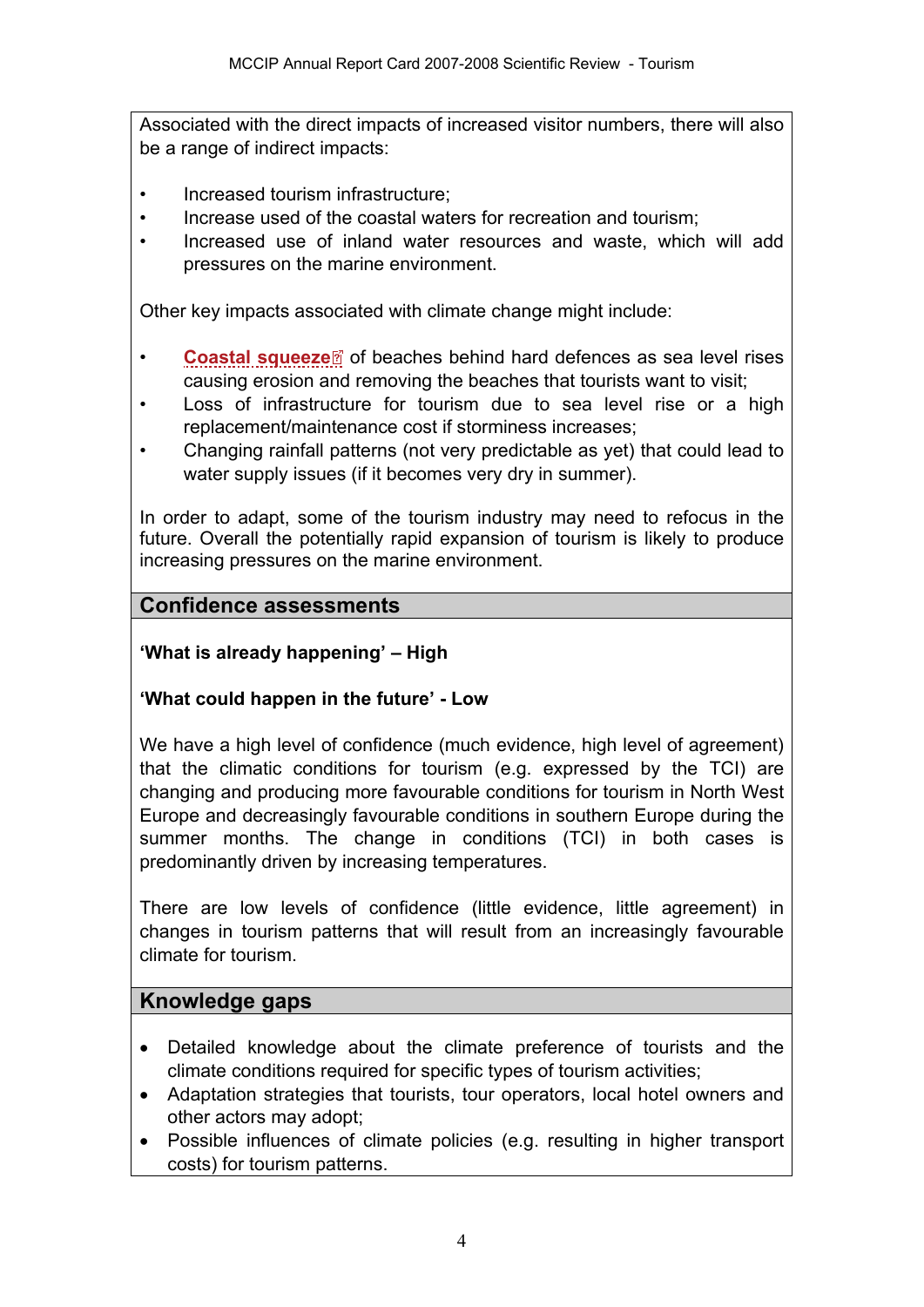## **Commercial impacts**

- Decline in the numbers of UK outbound tourists visiting the Mediterranean during the summer months;
- Increase in domestic tourism within the UK;
- Increase in overseas tourists visiting Britain during the summer months for coastal (sun, sea, sand) tourism;
- Loss of infrastructure for tourism due to sea level rise or a high replacement/maintenance cost if storminess increases.

## **References**

- Amelung B. and Viner D. (2006) The sustainability of tourism in the Mediterranean: Exploring the future with the Tourism Climatic Index Journal of Sustainable Tourism 14(4).
- Amelung, B., Moreno, A. and Scott, D. (in press). "The Place of Tourism in the IPCC Fourth Assessment Report: A Review." Tourism Review International.
- Amelung, B., Nicholls, S. and Viner, D. (2007). "Implications of Global Climate Change for Tourism Flows and Seasonality." Journal of Travel Research 45(3): 285-296.
- Bigano, A., Hamilton, J., Maddison, D. and Tol, R. (2006). "Predicting tourism flows under climate change " Climatic Change 79(3-4): 175-180.
- Hamilton, J. M. (2003) Climate and the Destination Choice of German Tourists. Working Paper FNU-15 (revised), Research Unit Sustainability and Global Change, Centre for Marine and Climate Research, University of Hamburg.
- Hamilton, J. M., Maddison, D. and Tol, R. S. J. (2005). "Climate change and international tourism: A simulation study." Global Environmental Change 15(3): 253-266.
- Lise, W. and Tol, R. S. J. (2002) Impact of Climate on Tourist Demand. Climatic Change 55(4), 429-449.
- Maddison, D. (2001) In Search of Warmer Climates? The Impact of Climate Change on Flows of British Tourists. Climatic Change 49 (1/2), 193-208.
- Mather, S. and Viner, D. (2005) Climate and Policy Changes: Their Implications for International Tourism Flows. In: Tourism, Recreation and Climate Change, Eds Hall M. and Higham J. Channel View Publications.
- Mieczkowski, Z. (1985). "The Tourism Climatic Index: A Method of Evaluating World Climates for Tourism." The Canadian Geographer 29(3): 220-233.
- Nicholls, S., & Amelung, B. (in press). Climate change and tourism in northwestern Europe. Tourism analysis.
- Perry, A.H. (2000). "Tourism and Recreation." in: Parry, ML (ed.) Assessment of Potential Effects and Adaptations for Climate Change in Europe: The Europe ACACIA Project, Jackson Environment Institute, University of East Anglia: Norwich, UK.

Pinnegar, J.K., Viner D., Hadley D., Dye S., Harris M., Berkhout F. and